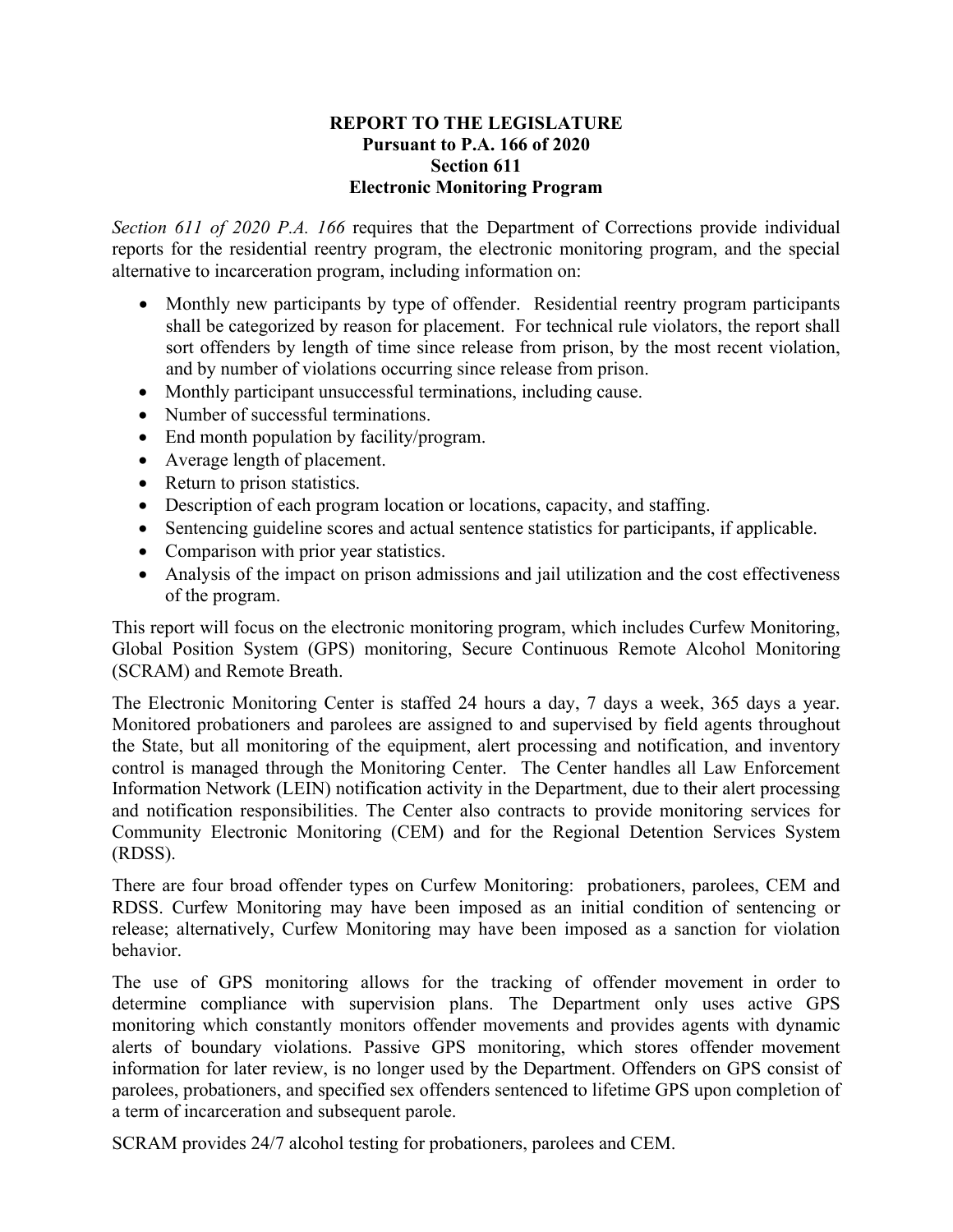Remote Breath is a handheld, portable breath alcohol device which includes automated facial recognition technology. The Remote Breath population includes parolees, probationers and CEM.

The offender counts in this report come from the monitoring vendor's database.

Tables 1 and 2 break down the new Curfew Monitoring and GPS participants by month and type of offender. Table 3 shows the monthly new participant totals by monitoring technology.

|              | Parole* |       | Probation* |       | <b>CEM</b> |      | <b>RDSS</b> |                | <b>Total</b> |       |
|--------------|---------|-------|------------|-------|------------|------|-------------|----------------|--------------|-------|
|              | 2019    | 2020  | 2019       | 2020  | 2019       | 2020 | 2019        | 2020           | 2019         | 2020  |
| Jan          | 299     | 293   | 261        | 257   | 33         | 52   | 29          | 32             | 622          | 634   |
| Feb          | 307     | 233   | 267        | 250   | 21         | 32   | 34          | 15             | 629          | 530   |
| Mar          | 293     | 296   | 273        | 240   | 32         | 21   | 30          | 13             | 628          | 570   |
| Apr          | 325     | 203   | 248        | 147   | 18         | 9    | 26          | $\overline{2}$ | 617          | 361   |
| May          | 282     | 150   | 243        | 149   | 38         | 20   | 22          | 5              | 585          | 324   |
| Jun          | 264     | 206   | 193        | 157   | 41         | 32   | 24          | 18             | 522          | 413   |
| Jul          | 276     | 200   | 233        | 158   | 41         | 28   | 39          | 28             | 589          | 414   |
| Aug          | 292     | 202   | 266        | 148   | 44         | 26   | 27          | 23             | 629          | 399   |
| Sep          | 287     | 197   | 252        | 180   | 28         | 31   | 28          | 13             | 595          | 421   |
| Oct          | 290     | 171   | 247        | 172   | 43         | 21   | 45          | 19             | 625          | 383   |
| Nov          | 258     | 156   | 204        | 118   | 25         | 16   | 26          | 12             | 513          | 302   |
| Dec          | 208     | 146   | 273        | 167   | 37         | 17   | 26          | 6              | 544          | 336   |
| <b>Total</b> | 3,381   | 2,453 | 2,960      | 2,143 | 401        | 305  | 356         | 186            | 7,098        | 5,087 |
| Avg          | 281.8   | 204.4 | 246.7      | 178.6 | 33.4       | 25.4 | 29.7        | 15.5           | 591.5        | 423.9 |

**Table 1 – Monthly New Curfew Monitoring Participants by Offender Type**

\* Parole SAI and Probation SAI statistics were included in the traditional Parole and Probation statistics.

| Table 2 - Monthly New GPS Participants by Offender Type |  |  |
|---------------------------------------------------------|--|--|
|                                                         |  |  |

|       | Parole |       | <b>Probation</b> |                | Lifetime |      | <b>Total</b> |       |
|-------|--------|-------|------------------|----------------|----------|------|--------------|-------|
|       | 2019   | 2020  | 2019             | 2020           | 2019     | 2020 | 2019         | 2020  |
| Jan   | 265    | 254   |                  | $\overline{2}$ | 9        | 13   | 275          | 269   |
| Feb   | 222    | 199   | 2                | 0              | 7        | 10   | 231          | 209   |
| Mar   | 226    | 246   |                  | 0              | 10       | 12   | 237          | 258   |
| Apr   | 249    | 287   | 0                | 0              | 9        | 13   | 258          | 300   |
| May   | 247    | 253   | 0                |                | 16       | 22   | 263          | 276   |
| Jun   | 227    | 255   | 3                |                | 16       | 15   | 246          | 271   |
| Jul   | 273    | 199   | 4                |                | 14       | 12   | 291          | 212   |
| Aug   | 239    | 165   |                  | 0              | 6        | 7    | 246          | 172   |
| Sep   | 231    | 218   | 4                | 0              | 12       | 7    | 247          | 225   |
| Oct   | 272    | 214   | 3                | 0              | 10       | 10   | 285          | 224   |
| Nov   | 208    | 191   |                  |                | 15       | 15   | 224          | 207   |
| Dec   | 229    | 220   |                  | 0              | 13       | 8    | 243          | 228   |
| Total | 2,888  | 2,701 | 21               | 6              | 137      | 144  | 3,046        | 2,851 |
| Avg   | 240.7  | 225.1 | 1.8              | .5             | 11.4     | 12.0 | 253.8        | 237.6 |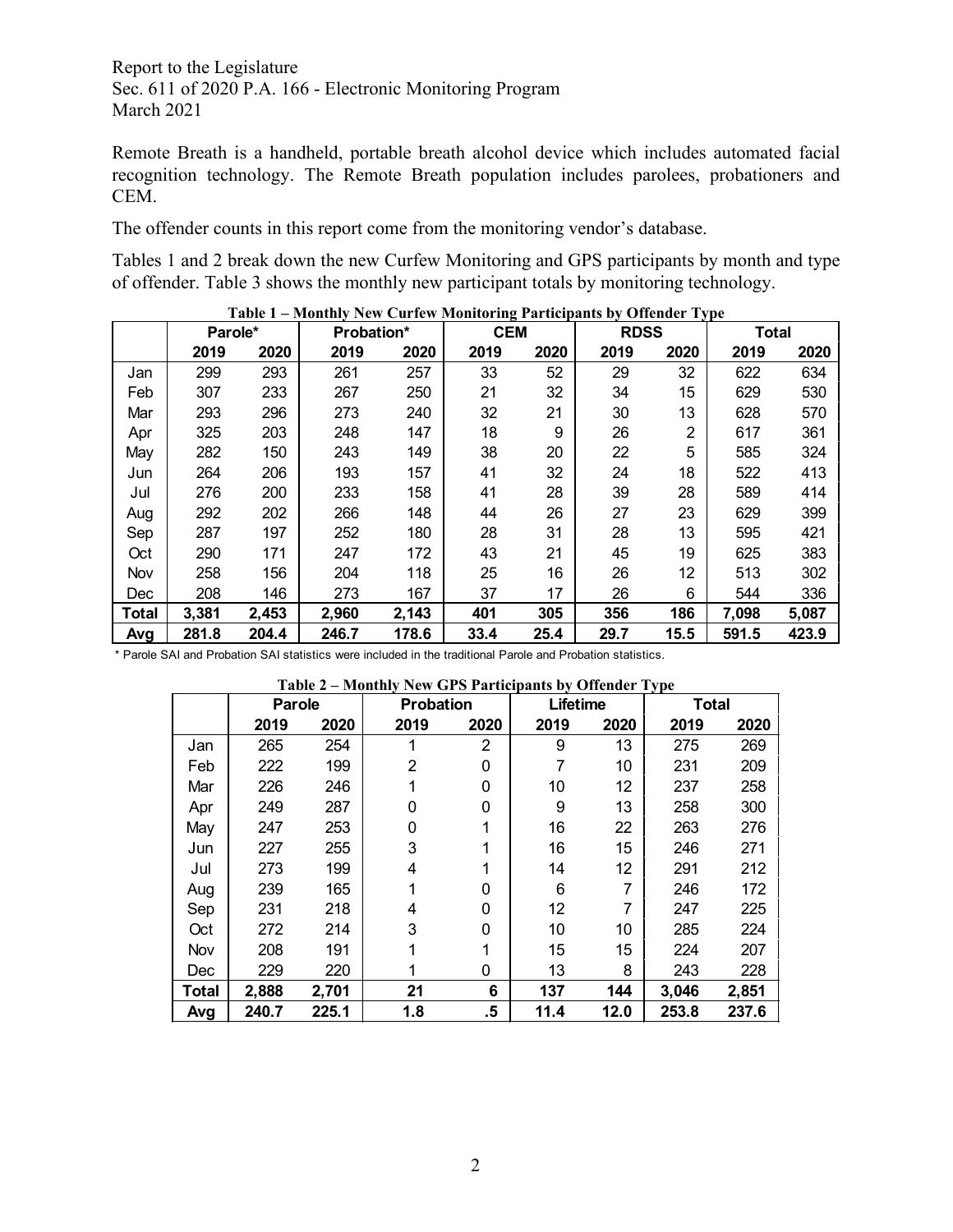|       |               |       |            | Table 3 – Monthly New Participant Totals by Monitoring Technology |              |       |                      |      |  |
|-------|---------------|-------|------------|-------------------------------------------------------------------|--------------|-------|----------------------|------|--|
|       | <b>Curfew</b> |       | <b>GPS</b> |                                                                   | <b>SCRAM</b> |       | <b>Remote Breath</b> |      |  |
|       | 2019          | 2020  | 2019       | 2020                                                              | 2019         | 2020  | 2019                 | 2020 |  |
| Jan   | 622           | 634   | 275        | 269                                                               | 346          | 327   | 18                   | 14   |  |
| Feb   | 629           | 530   | 231        | 209                                                               | 340          | 263   | 15                   | 15   |  |
| Mar   | 628           | 570   | 237        | 258                                                               | 338          | 325   | 15                   | 14   |  |
| Apr   | 617           | 361   | 258        | 300                                                               | 348          | 227   | 15                   | 10   |  |
| May   | 585           | 324   | 263        | 276                                                               | 365          | 191   | 21                   |      |  |
| Jun   | 522           | 413   | 246        | 271                                                               | 330          | 226   | 11                   | 8    |  |
| Jul   | 589           | 414   | 291        | 212                                                               | 397          | 236   | 12                   | 17   |  |
| Aug   | 629           | 399   | 246        | 172                                                               | 339          | 184   | 22                   | 10   |  |
| Sep   | 595           | 421   | 247        | 225                                                               | 376          | 260   | 23                   | 7    |  |
| Oct   | 625           | 383   | 285        | 224                                                               | 359          | 239   | 20                   | 15   |  |
| Nov   | 513           | 302   | 224        | 207                                                               | 299          | 177   | 20                   | 5    |  |
| Dec   | 544           | 336   | 243        | 228                                                               | 303          | 199   | 21                   | 9    |  |
| Total | 7,098         | 5,087 | 3,046      | 2,851                                                             | 4,140        | 2,854 | 213                  | 131  |  |
| Avg   | 591.5         | 423.9 | 253.8      | 237.6                                                             | 345.0        | 237.8 | 17.8                 | 10.9 |  |

**Table 3 – Monthly New Participant Totals by Monitoring Technology** 

Tables 4 and 5 show the monthly Curfew Monitoring and GPS terminations by offender type. Table 6 shows the monthly termination totals by monitoring technology.

|       | Parole* |       | Probation* |       | <b>CEM</b> |      | <b>RDSS</b> | $O$ <i>hvnuvi</i> $I$ <sub>J</sub> $P$ v | Total |       |
|-------|---------|-------|------------|-------|------------|------|-------------|------------------------------------------|-------|-------|
|       | 2019    | 2020  | 2019       | 2020  | 2019       | 2020 | 2019        | 2020                                     | 2019  | 2020  |
| Jan   | 344     | 291   | 253        | 261   | 37         | 34   | 30          | 33                                       | 664   | 619   |
| Feb   | 274     | 260   | 253        | 200   | 19         | 36   | 24          | 37                                       | 570   | 533   |
| Mar   | 353     | 243   | 248        | 255   | 24         | 48   | 27          | 15                                       | 652   | 561   |
| Apr   | 368     | 318   | 271        | 195   | 26         | 15   | 36          | 15                                       | 701   | 543   |
| May   | 338     | 182   | 262        | 187   | 35         | 18   | 19          | 9                                        | 654   | 396   |
| Jun   | 297     | 218   | 272        | 229   | 37         | 22   | 30          | 13                                       | 636   | 482   |
| Jul   | 292     | 231   | 240        | 184   | 39         | 29   | 21          | 10                                       | 592   | 454   |
| Aug   | 286     | 212   | 218        | 168   | 33         | 23   | 45          | 20                                       | 582   | 423   |
| Sep   | 278     | 213   | 233        | 176   | 29         | 25   | 26          | 22                                       | 566   | 436   |
| Oct   | 330     | 224   | 259        | 160   | 42         | 22   | 32          | 19                                       | 663   | 425   |
| Nov   | 242     | 173   | 225        | 151   | 33         | 19   | 36          | 12                                       | 536   | 355   |
| Dec   | 294     | 182   | 258        | 171   | 34         | 23   | 29          | 12                                       | 615   | 388   |
| Total | 3,696   | 2,747 | 2,992      | 2,337 | 388        | 314  | 355         | 217                                      | 7,431 | 5,615 |
| Avg   | 308.0   | 228.9 | 249.3      | 194.8 | 32.3       | 26.2 | 29.6        | 18.1                                     | 619.3 | 467.9 |

**Table 4 - Monthly Curfew Monitoring Terminations by Offender Type**

\* Parole SAI and Probation SAI statistics were included in the traditional Parole and Probation statistics.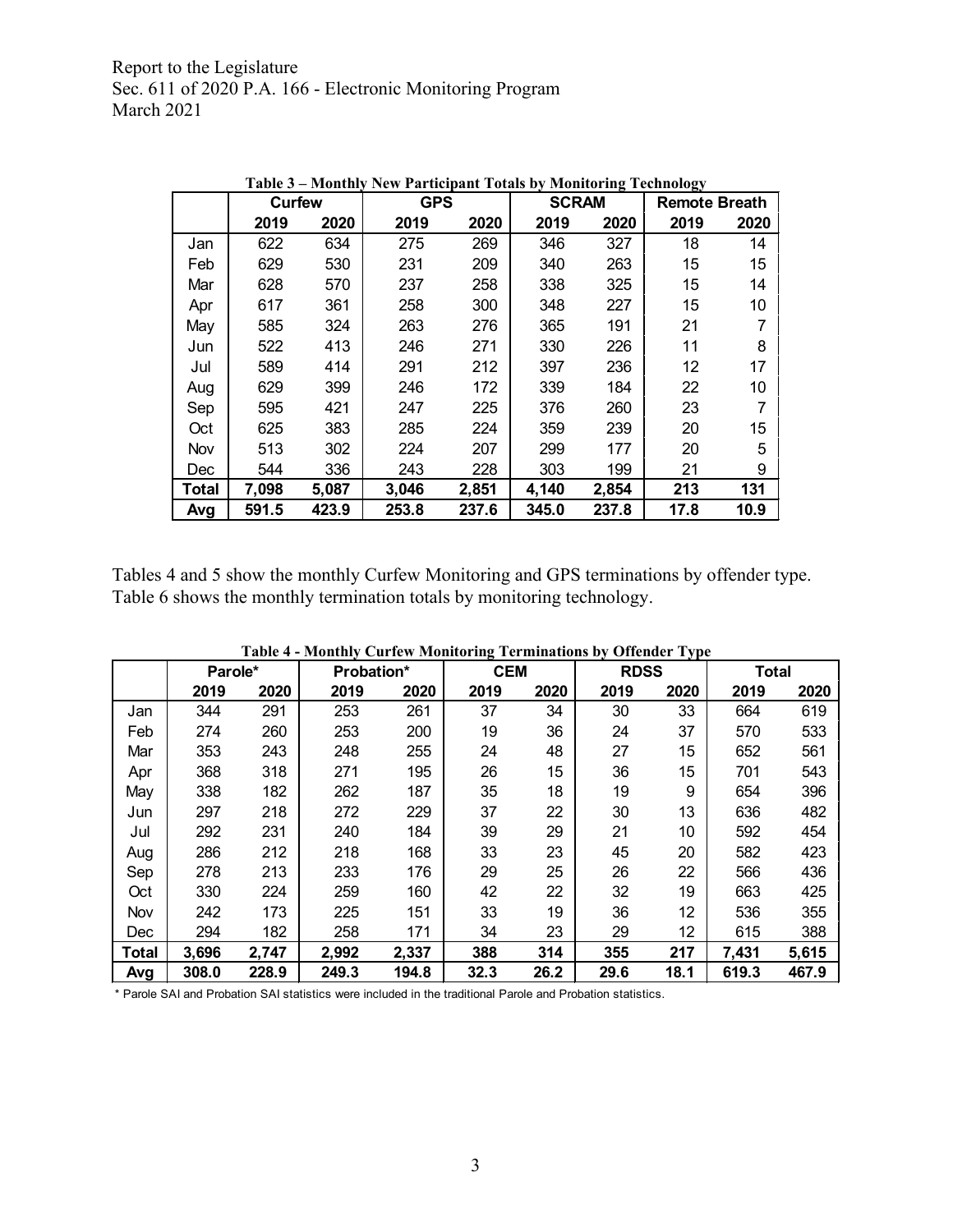|       | <b>Parole</b> |       | <b>Probation</b> |      | $\sigma$ of $\sigma$ is an interesting by orientating type<br>Lifetime |                | <b>Total</b> |       |
|-------|---------------|-------|------------------|------|------------------------------------------------------------------------|----------------|--------------|-------|
|       | 2019          | 2020  | 2019             | 2020 | 2019                                                                   | 2020           | 2019         | 2020  |
| Jan   | 237           | 241   | 0                | 1    | 3                                                                      | 6              | 240          | 248   |
| Feb   | 236           | 192   | 2                |      |                                                                        | $\overline{2}$ | 239          | 194   |
| Mar   | 247           | 184   |                  |      | 3                                                                      | 6              | 251          | 191   |
| Apr   | 311           | 259   |                  |      | 2                                                                      | 1              | 314          | 261   |
| May   | 276           | 154   | $\overline{2}$   | 0    | 4                                                                      | 7              | 282          | 161   |
| Jun   | 249           | 199   | 0                |      |                                                                        | 2              | 250          | 202   |
| Jul   | 254           | 255   | 3                | 0    | 9                                                                      | $\overline{2}$ | 266          | 257   |
| Aug   | 234           | 196   | 2                | 0    | 5                                                                      | 5              | 241          | 201   |
| Sep   | 219           | 202   | 3                | 0    | 5                                                                      | 4              | 227          | 206   |
| Oct   | 242           | 204   | $\overline{2}$   |      | 3                                                                      | 4              | 247          | 209   |
| Nov   | 211           | 200   | 0                | 0    | 5                                                                      | 2              | 216          | 202   |
| Dec   | 235           | 197   | 2                | 0    | 8                                                                      | 2              | 245          | 199   |
| Total | 2,951         | 2,483 | 18               | 5    | 49                                                                     | 43             | 3,018        | 2,531 |
| Avg   | 245.9         | 206.9 | 1.5              | .4   | 4.1                                                                    | 3.6            | 251.5        | 210.9 |

**Table 5 - Monthly GPS Terminations by Offender Type**

|              | Table 6 - Monthly Termination Totals by Monitoring Technology |       |            |       |              |       |                      |      |  |  |
|--------------|---------------------------------------------------------------|-------|------------|-------|--------------|-------|----------------------|------|--|--|
|              | Curfew                                                        |       | <b>GPS</b> |       | <b>SCRAM</b> |       | <b>Remote Breath</b> |      |  |  |
|              | 2019                                                          | 2020  | 2019       | 2020  | 2019         | 2020  | 2019                 | 2020 |  |  |
| Jan          | 664                                                           | 619   | 240        | 248   | 381          | 374   | 16                   | 25   |  |  |
| Feb          | 570                                                           | 533   | 239        | 194   | 353          | 305   | 19                   | 10   |  |  |
| Mar          | 652                                                           | 561   | 251        | 191   | 301          | 309   | 17                   | 13   |  |  |
| Apr          | 701                                                           | 543   | 314        | 261   | 368          | 305   | 14                   | 17   |  |  |
| May          | 654                                                           | 396   | 282        | 161   | 369          | 258   | 28                   | 14   |  |  |
| Jun          | 636                                                           | 482   | 250        | 202   | 350          | 309   | 23                   | 17   |  |  |
| Jul          | 592                                                           | 454   | 266        | 257   | 348          | 269   | 22                   | 10   |  |  |
| Aug          | 582                                                           | 423   | 241        | 201   | 336          | 241   | 13                   | 7    |  |  |
| Sep          | 566                                                           | 436   | 227        | 206   | 330          | 221   | 16                   | 11   |  |  |
| Oct          | 663                                                           | 425   | 247        | 209   | 400          | 224   | 18                   | 11   |  |  |
| Nov          | 536                                                           | 355   | 216        | 202   | 301          | 167   | 17                   | 5    |  |  |
| Dec          | 615                                                           | 388   | 247        | 199   | 358          | 250   | 20                   | 12   |  |  |
| <b>Total</b> | 7,431                                                         | 5,615 | 3,020      | 2,531 | 4,195        | 3,232 | 223                  | 152  |  |  |
| Avg          | 619.3                                                         | 467.9 | 251.7      | 210.9 | 349.6        | 269.3 | 18.6                 | 12.7 |  |  |

Below are typical reasons for unsuccessful terminations:

- Administrative terminations occur when the offender is unable to continue for reasons beyond their control, such as, loss of home placement, hospitalized, or commitment to a treatment program.
- Substance abuse violations
- Curfew violations
- Tampering with tether device
- Abscond violation
- New felony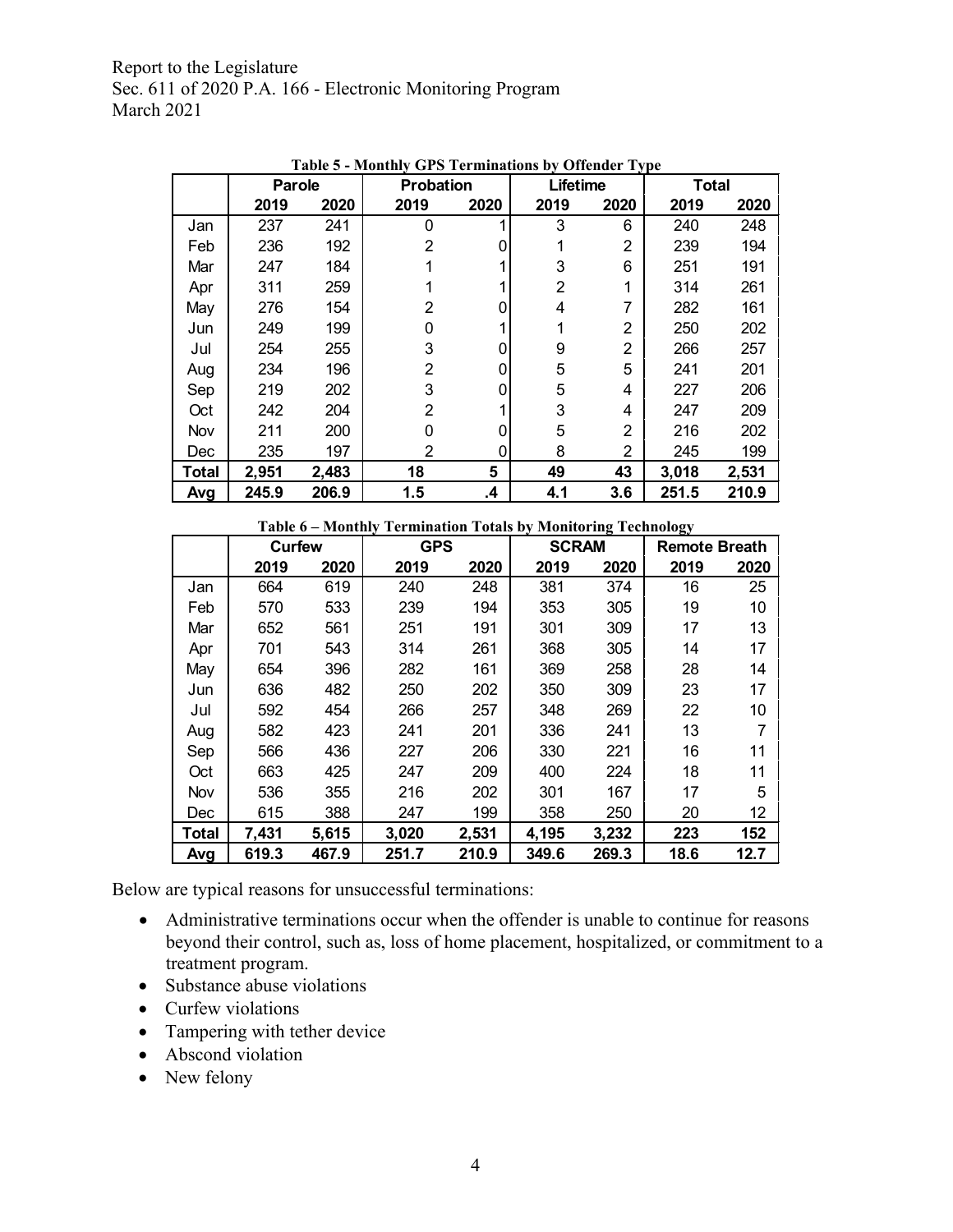The monthly new monitoring participants and monthly Curfew Monitoring terminations resulted in the end of month Curfew Monitoring and GPS populations shown in Tables 7 and 8. Table 9 shows the end of month totals by Monitoring Technology.

|     | Parole* |       | Probation* |       | <b>CEM</b> |      | <b>RDSS</b> |      | <b>Total</b> |         |
|-----|---------|-------|------------|-------|------------|------|-------------|------|--------------|---------|
|     | 2019    | 2020  | 2019       | 2020  | 2019       | 2020 | 2019        | 2020 | 2019         | 2020    |
| Jan | 1,030   | 799   | 771        | 732   | 58         | 93   | 68          | 62   | 1.927        | 1,686   |
| Feb | 1.045   | 789   | 779        | 773   | 59         | 86   | 73          | 40   | 1.956        | 1,688   |
| Mar | 1.001   | 853   | 811        | 750   | 67         | 63   | 77          | 40   | 1,956        | 1,706   |
| Apr | 959     | 743   | 792        | 713   | 59         | 58   | 65          | 28   | 1,875        | 1,542   |
| May | 924     | 734   | 770        | 679   | 64         | 59   | 72          | 23   | 1,830        | 1,495   |
| Jun | 888     | 715   | 695        | 614   | 66         | 66   | 62          | 28   | 1,711        | 1,423   |
| Jul | 879     | 695   | 675        | 586   | 67         | 67   | 82          | 46   | 1.703        | 1,394   |
| Aug | 895     | 697   | 732        | 563   | 62         | 72   | 80          | 48   | 1,769        | 1,380   |
| Sep | 900     | 694   | 759        | 573   | 79         | 74   | 65          | 40   | 1,803        | 1,381   |
| Oct | 863     | 666   | 744        | 593   | 80         | 75   | 79          | 43   | 1.766        | 1,377   |
| Nov | 895     | 667   | 729        | 556   | 72         | 72   | 67          | 42   | 1.763        | 1.337   |
| Dec | 834     | 646   | 749        | 553   | 78         | 67   | 67          | 37   | 1,728        | 1,303   |
| Avg | 926.1   | 724.8 | 750.5      | 640.4 | 67.6       | 71.0 | 71.4        | 39.8 | 1,815.6      | 1.476.0 |

**Table 7 - End of Month Curfew Monitoring Populations by Offender Type**

\* Parole SAI and Probation SAI statistics were included in the traditional Parole and Probation statistics.

|     | Table 8 - End of Month GPS Populations by Offender Type |         |                  |      |          |       |         |         |  |  |
|-----|---------------------------------------------------------|---------|------------------|------|----------|-------|---------|---------|--|--|
|     |                                                         | Parole  | <b>Probation</b> |      | Lifetime |       |         | Total   |  |  |
|     | 2019                                                    | 2020    | 2019             | 2020 | 2019     | 2020  | 2019    | 2020    |  |  |
| Jan | 1.984                                                   | 1.797   | 9                | 10   | 406      | 497   | 2,399   | 2,304   |  |  |
| Feb | 1,957                                                   | 1,815   | 9                | 8    | 412      | 508   | 2,378   | 2,331   |  |  |
| Mar | 1.913                                                   | 1.906   | 9                | 10   | 422      | 512   | 2,344   | 2,428   |  |  |
| Apr | 1.842                                                   | 1.924   | 8                | 9    | 429      | 525   | 2.279   | 2,458   |  |  |
| May | 1.804                                                   | 2,017   | 6                | 10   | 440      | 540   | 2,250   | 2,567   |  |  |
| Jun | 1.781                                                   | 2.064   | 8                | 6    | 455      | 553   | 2,244   | 2,623   |  |  |
| Jul | 1.811                                                   | 2,002   | 10               | 6    | 461      | 564   | 2.282   | 2,572   |  |  |
| Aug | 1.792                                                   | 1.979   | 8                | 7    | 462      | 564   | 2,262   | 2,550   |  |  |
| Sep | 1.808                                                   | 1.979   | 8                | 6    | 469      | 572   | 2.285   | 2,557   |  |  |
| Oct | 1.815                                                   | 1,964   | 9                | 6    | 475      | 575   | 2,299   | 2,545   |  |  |
| Nov | 1.805                                                   | 1.937   | 9                | 6    | 485      | 588   | 2.299   | 2,531   |  |  |
| Dec | 1.826                                                   | 1.970   | 8                | 6    | 490      | 595   | 2,324   | 2,571   |  |  |
| Avg | 1.844.8                                                 | 1.946.2 | 8.4              | 7.5  | 450.5    | 549.4 | 2,303.8 | 2,503.1 |  |  |

**Table 9 - End of Month Totals by Monitoring Technology**

|            |         | <b>Curfew</b> | <b>GPS</b> |         | <b>SCRAM</b> |       | <b>Remote Breath</b> |      |
|------------|---------|---------------|------------|---------|--------------|-------|----------------------|------|
|            | 2019    | 2020          | 2019       | 2020    | 2019         | 2020  | 2019                 | 2020 |
| Jan        | 1,686   | 1,686         | 2,304      | 2,304   | 1,221        | 1,133 | 79                   | 53   |
| Feb        | 1,688   | 1,688         | 2,331      | 2,331   | 1.198        | 1,094 | 76                   | 60   |
| Mar        | 1,706   | 1,706         | 2,428      | 2,428   | 1,236        | 1,121 | 74                   | 61   |
| Apr        | 1,542   | 1,542         | 534        | 2,458   | 1,208        | 1,049 | 72                   | 54   |
| May        | 1.495   | 1,495         | 2,567      | 2,567   | 1.188        | 972   | 64                   | 47   |
| Jun        | 1,423   | 1,423         | 2,623      | 2,623   | 1,172        | 886   | 52                   | 38   |
| Jul        | 1.394   | 1,394         | 2.572      | 2,572   | 1,217        | 855   | 42                   | 46   |
| Aug        | 1,380   | 1,380         | 2,550      | 2,550   | 1,223        | 799   | 52                   | 45   |
| Sep        | 1.381   | 1.381         | 2,557      | 2,557   | 1,261        | 841   | 59                   | 45   |
| Oct        | 1.377   | 1.377         | 581        | 2.545   | 1,222        | 855   | 61                   | 48   |
| <b>Nov</b> | 1.337   | 1.337         | 2,531      | 2,531   | 1,222        | 869   | 64                   | 48   |
| <b>Dec</b> | 1,303   | 1,303         | 2,571      | 2,571   | 1,169        | 817   | 65                   | 45   |
| Avg        | 1.476.0 | 1,476.0       | 2,179.1    | 2,503.1 | 1,211.4      | 940.9 | 63.3                 | 49.2 |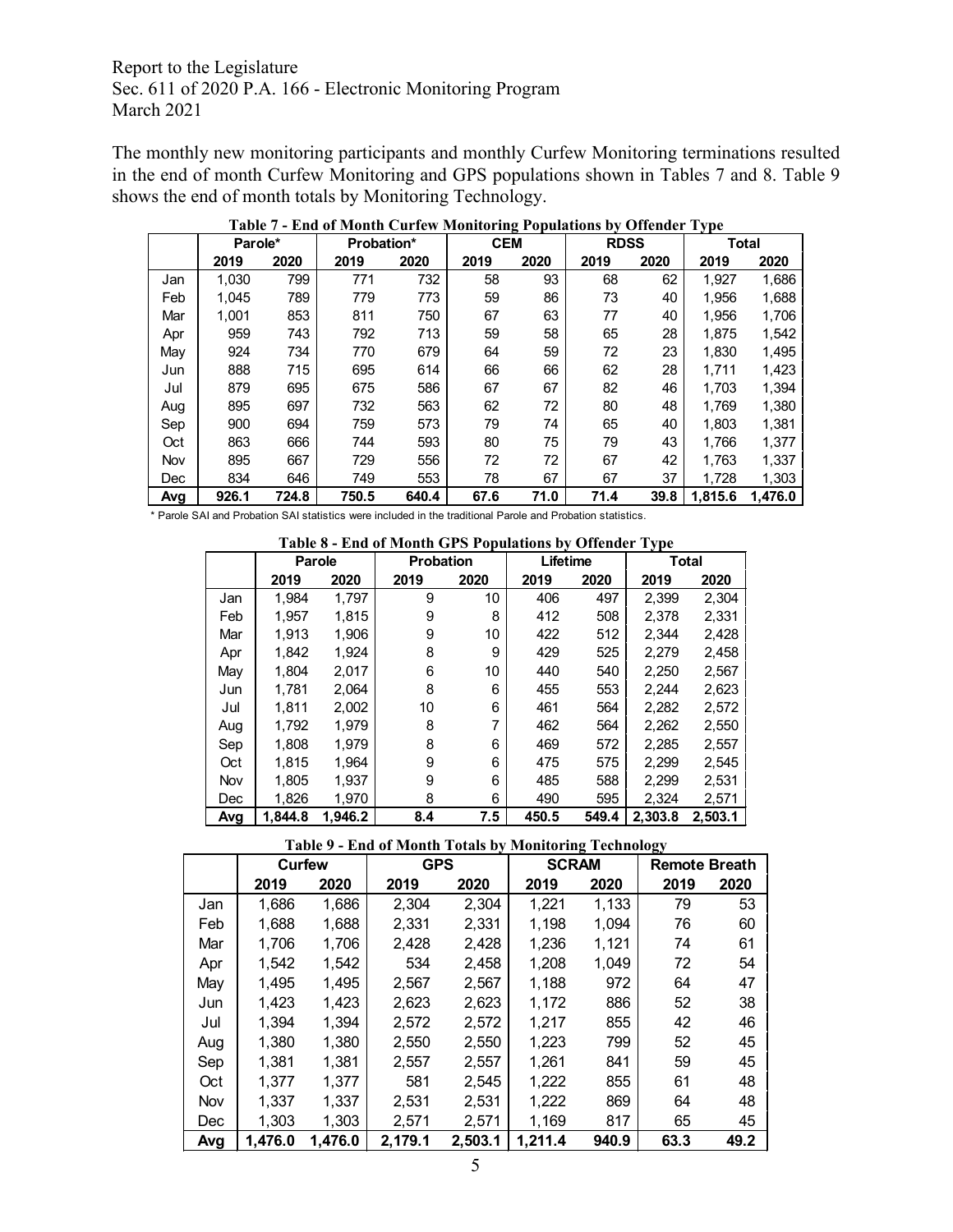Return to prison statistics measure an offender's outcome at the conclusion of a standard followup period, however, this is not a relevant measure for most electronic monitoring participants as return to prison is only relevant for parolees. Table 10 replicates a portion of the **Three-Year Follow-Up Outcomes of Offenders Who Paroled in 2001 to 2016 by Year** table reported in the Department's 2019 Statistical Report (the most recent available). The table shows that offenders paroled in 2016 had a Return to Prison Rate of 27.8% (Technical Violators 13.6% and New Sentence Violators 13.2%) after a full three-year follow up period. New electronic monitoring participants (parolees and parolees from SAI) for 2016 are the most recent participants that can have a three-year follow-up period; however, they would have paroled from a mixture of years from 2016 and earlier. Thus, these new participants for 2016 will have a failure rate that averages the recidivism rates for paroles in 2016 and earlier.

**Table 10 - (portion of) Three-Year Follow-Up Outcomes of Offenders Who Paroled in 2000 to 2015 by Year**

|                                                                                                           |              |                |                | THINK IN TOOD TO TOTAL BY TANK |                  |                 |               |  |
|-----------------------------------------------------------------------------------------------------------|--------------|----------------|----------------|--------------------------------|------------------|-----------------|---------------|--|
| Year                                                                                                      | <b>Total</b> | <b>Success</b> | <b>Failure</b> | <b>Absconds</b>                | <b>Technical</b> | <b>New</b>      | Return to     |  |
| <b>Paroled</b>                                                                                            | Cases        | Total          | Total          |                                | <b>Violators</b> | <b>Sentence</b> | <b>Prison</b> |  |
| 2012                                                                                                      | 8,960        | 67.2%          | 32.8%          | 1.8%                           | 15.9%            | 15.0%           | 31.0%         |  |
| 2013                                                                                                      | 10,110       | 68.9%          | 31.1%          | 1.3%                           | 15.0%            | 14.7%           | 29.8%         |  |
| 2014                                                                                                      | 9,664        | 70.5%          | 29.5%          | 1.4%                           | 13.8%            | 14.3%           | 28.1%         |  |
| 2015                                                                                                      | 9,613        | 70.9%          | 29.1%          | 0.9%                           | 15.1%            | 14.0%           | 29.1%         |  |
| 26.7%<br>72.2%<br>1.1%<br>27.8%<br>2016<br>9,922<br>13.6%<br>13.2%                                        |              |                |                |                                |                  |                 |               |  |
| See 2019 Statistical Report, Table D3 at http://www.michigan.gov/corrections/0.4551.7-119-1441---.00.html |              |                |                |                                |                  |                 |               |  |

Electronic monitoring of offenders impacts jail utilization by preserving jail beds for offenders that pose a more serious risk to the public. Electronic monitoring provides the Courts with an option that falls between probation and jail and additionally provides a sanction for noncompliant probationers. Electronic monitoring impacts prison admissions by diverting eligible parole violators who would otherwise be returned to prison as technical violators.